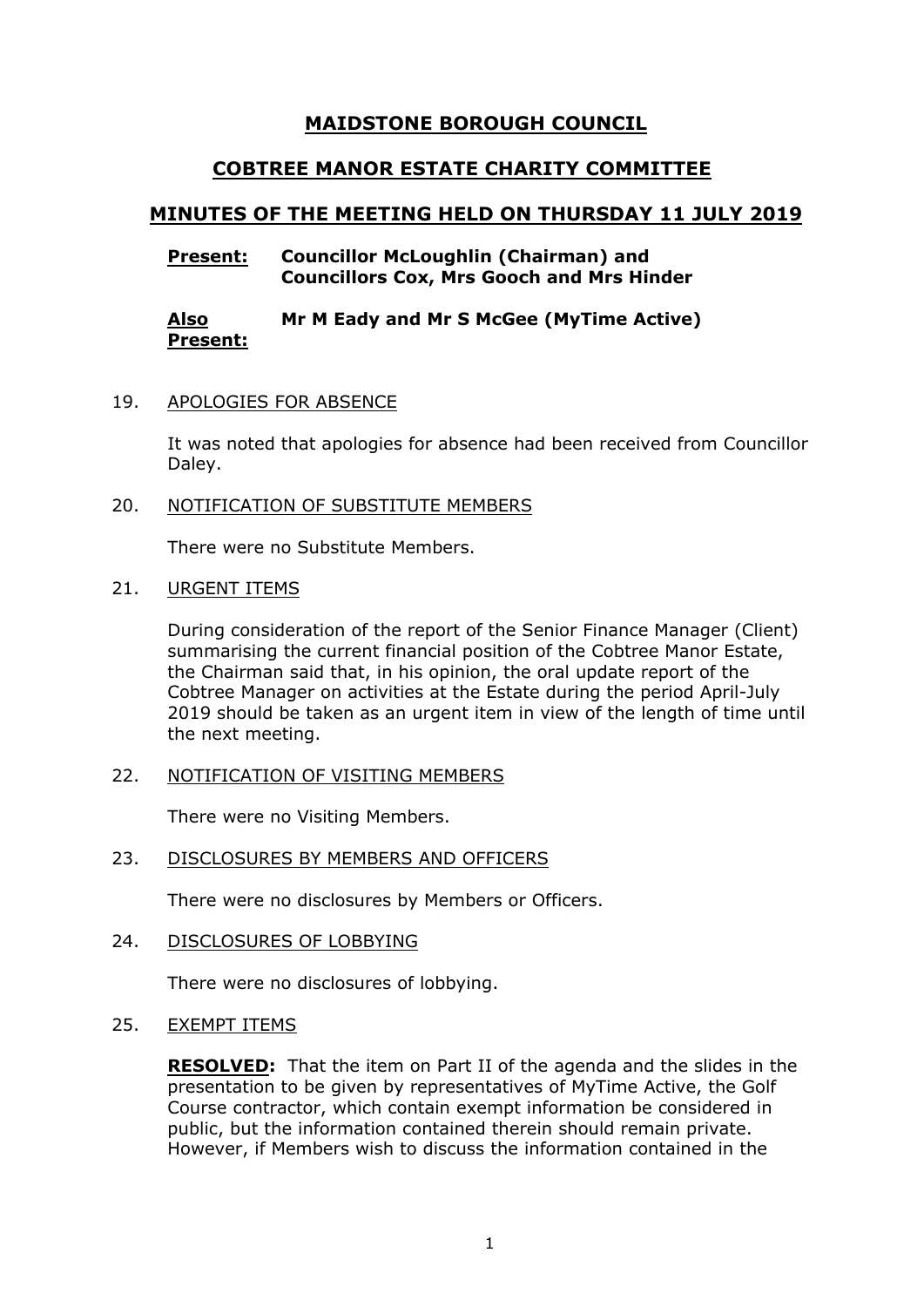exempt Appendix and the slides, or to ask questions, it will be necessary to move into private session.

#### 26. MINUTES OF THE MEETING HELD ON 11 JUNE 2019

**RESOLVED:** That the Minutes of the meeting held on 11 June 2019 be approved as a correct record and signed.

The Leisure Manager advised the Committee that further quotations had been obtained for repairs to the roof of the Cuddle Corner building at Kent Life. One of the quotations was much lower than the original quotation and, subject to the completion of the necessary contract documentation, it was anticipated that the repairs to the roof would be undertaken in August 2019. The Kent Life maintenance team had removed the trees and bushes around the building and had also removed vegetation on or near the other Kent Life buildings.

## 27. PRESENTATION OF PETITIONS

There were no petitions.

## 28. QUESTIONS AND ANSWER SESSION FOR MEMBERS OF THE PUBLIC

There were no questions from members of the public.

# 29. LAND AND BUILDING AT COBTREE MANOR ESTATE

The Corporate Property Manager presented her report seeking the Committee's agreement to the assignment of a lease of land and building at Cobtree Manor Estate.

The Corporate Property Manager advised the Committee that in 1993 the Council granted a lease of land and building at the Cobtree Manor Estate to Travis Perkins (Properties) Ltd. The lease was for 999 years less 3 days and the rent was a peppercorn because Travis Perkins paid a premium for the lease in 1993 of £93,750. Travis Perkins had now established a new inter-group company to hold its property and had requested that the lease be assigned to the new company, TP Property Company Limited.

It was noted that granting the assignment would allow the lease to continue under its existing terms to the same tenant with the only variation being to the company name. It would also prevent the possibility of the Council being in breach of its obligations as a landlord because under the terms of the lease a request of this nature cannot be unreasonably withheld.

## **RESOLVED:**

1. That a licence to assign be granted to Travis Perkins (Properties) Ltd and the licence be backdated to allow for the delay in reporting the matter to the Committee.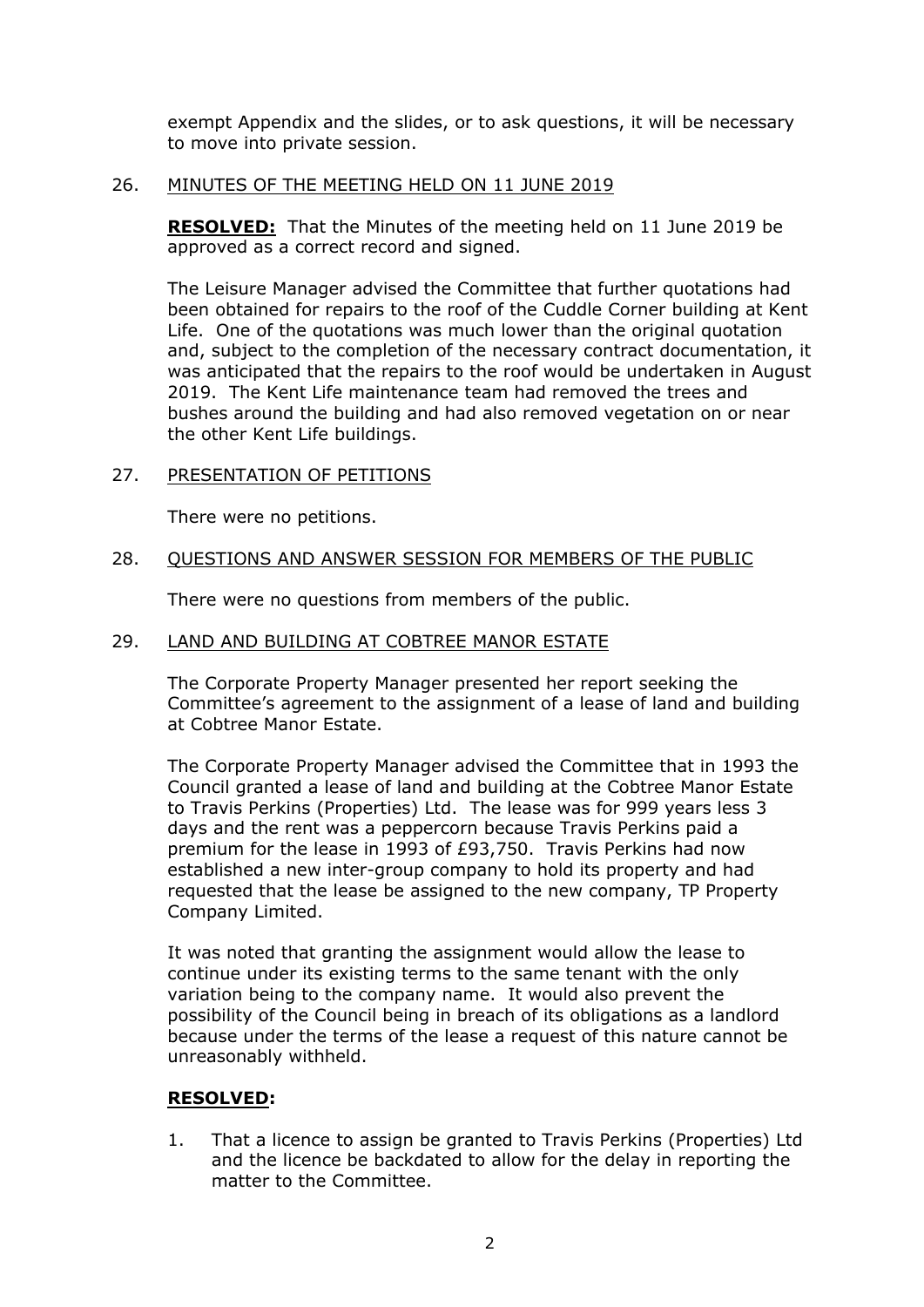2. That Mid-Kent Legal Services be asked to prepare the relevant legal documents and complete the transaction.

## 30. COBTREE MANOR ESTATE FINANCIAL POSITION

The Senior Finance Manager (Client) introduced his report summarising the financial position of the Cobtree Manor Estate as at 31 May 2019. The report covered the activities at the Golf Course, Kent Life, the Manor Park and the Café/Visitor Centre. The report also included updates on the proposed Service Level Agreement between the Borough Council and the Charity, the car park loan agreement and the new financial management system.

#### Financial Position

The Senior Finance Manager (Client) advised the Committee that:

- The new financial management system went live on 1 July 2019. This was slightly later than anticipated due to the Council's year-end accounts close-down being more complicated than in previous years. As a consequence, the quarter one figures were still in the Borough Council's financial management system, but they would be transferred across to Sage so that the whole year would be in the new system going forward. Future reports would show a separate heading for the residential properties and the residual budgets for the Café/Visitor Centre would be incorporated into the Manor Park budget.
- The summary totals showed a positive variance of £10,403 for the Charity at the end of May 2019. The forecast for the year was for an operational surplus of £55,920, compared to a provisional surplus of £35,596 for 2018/19.
- There were no issues to report at this stage in respect of the Golf Course. The invoice for the first quarter of 2019/20 had been paid by MyTime.
- Income from the car park at Cobtree Manor Park continued to be high. The new Apprentice post was still vacant resulting in an underspend in employee costs. There was a small overspend in controlled running costs as the new arrangements for locking the gates were not yet fully in place and the services of the security firm would continue to be used until September 2019.
- There were no issues to report at this stage in respect of Kent Life.

With regard to the Café/Visitor Centre, the Leisure Manager advised the Committee that responsibility for running the facility had passed to DAGT Ltd in April 2018 and discussions were ongoing with the company regarding invoices for staffing costs. Whilst there had been some progress, there were outstanding invoices and action was being considered to recover the monies owed to the Borough Council and the Charity. It was suggested and agreed that a letter be drafted to be sent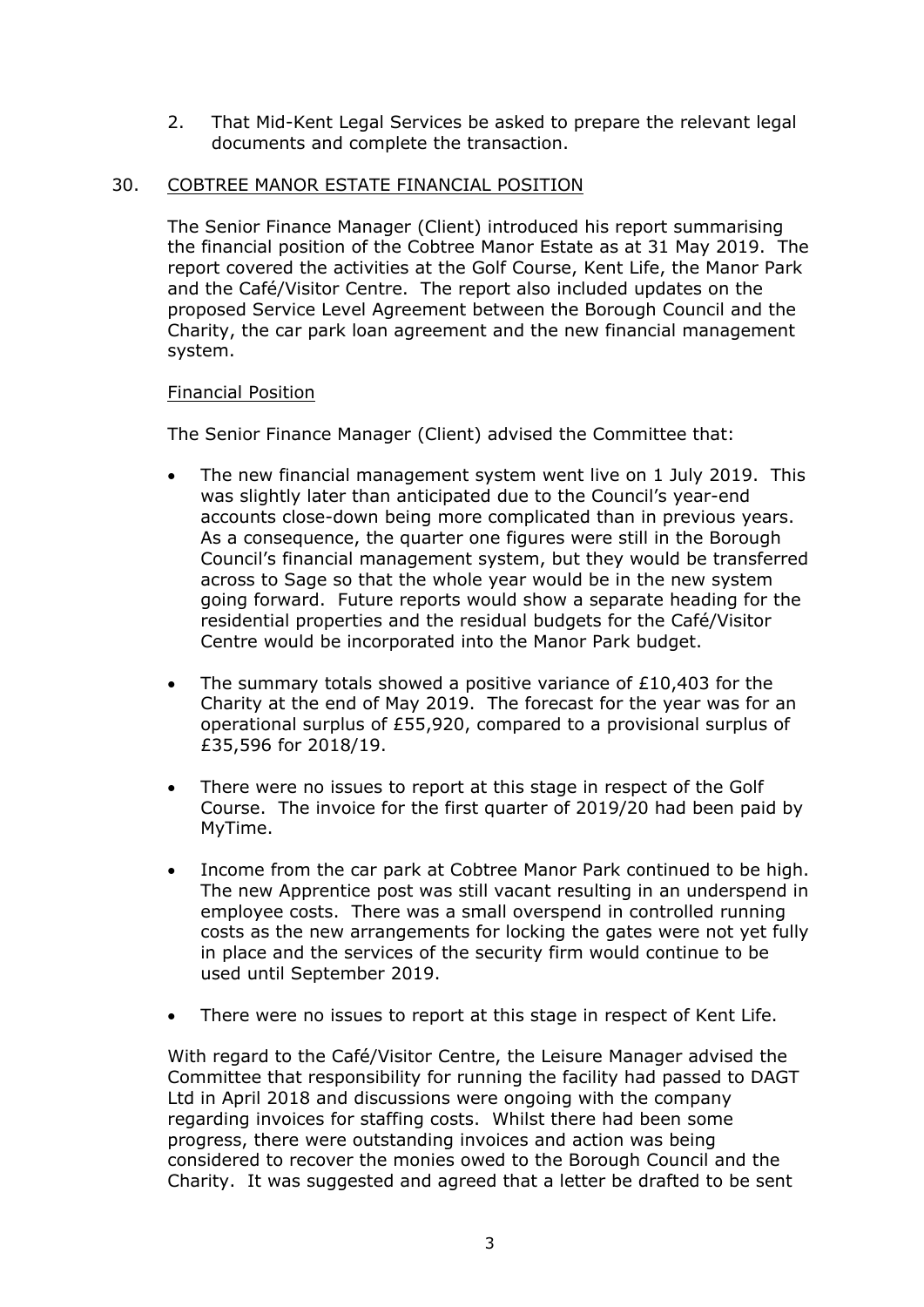from the Chairman of the Committee to the company seeking early payment of the monies owed to the Charity.

In response to questions, the Senior Finance Manager (Client) explained that rent income of £5,300 at the Golf Course related to the siting of a mobile phone mast. The variance in rent income for the residential properties at Cobtree Manor Park was due to them having two rent free weeks at the start of the financial year. The variance in other income staff recharges at the Café/Visitor Centre related to the outstanding invoices for staffing costs. The variance in other income - profit share at the Café/Visitor Centre was because the first quarter had not yet been invoiced.

#### Service Level Agreement

The Senior Finance Manager (Client) advised the Committee that:

- The draft version of the Service Level Agreement (SLA) attached as Appendix 2 to the report had been drawn up by the Borough Council's Legal Services team using a standard template. It had not been formally considered by the Borough Council so the contents should not be taken as representing a formal Council position on any of the matters contained within the draft. Amendments were required to more properly reflect the nature of the relationship between the Charity and the Borough Council.
- The intention at this stage was to give the Committee an early opportunity to consider the issues to be addressed by the SLA and make comments. Subject to the Committee's comments and any other issues that might be raised, it was the aim to report the SLA back to the Committee for approval in the autumn.
- The schedule of recharges had also been updated with a view to minimising the VAT liability going forward.

During the discussion on the SLA, it was agreed that the document should be checked to avoid inconsistencies in terminology such as *the* Service Provider.

#### Loan Agreement - Car Park Resurfacing Works

The Senior Finance Manage (Client) advised the Committee that:

 The final cost of the works was £320,643 (£289,803 for the works and £30,840 for other project management costs. As previously agreed, the cost of these works would be funded by a loan from the Borough Council and a draft loan agreement was attached as Appendix 3 to the report together with a repayment schedule. Subject to the Committee's comments and any other issues that might be raised, it was the aim to report the loan agreement back to the Committee for approval in the autumn.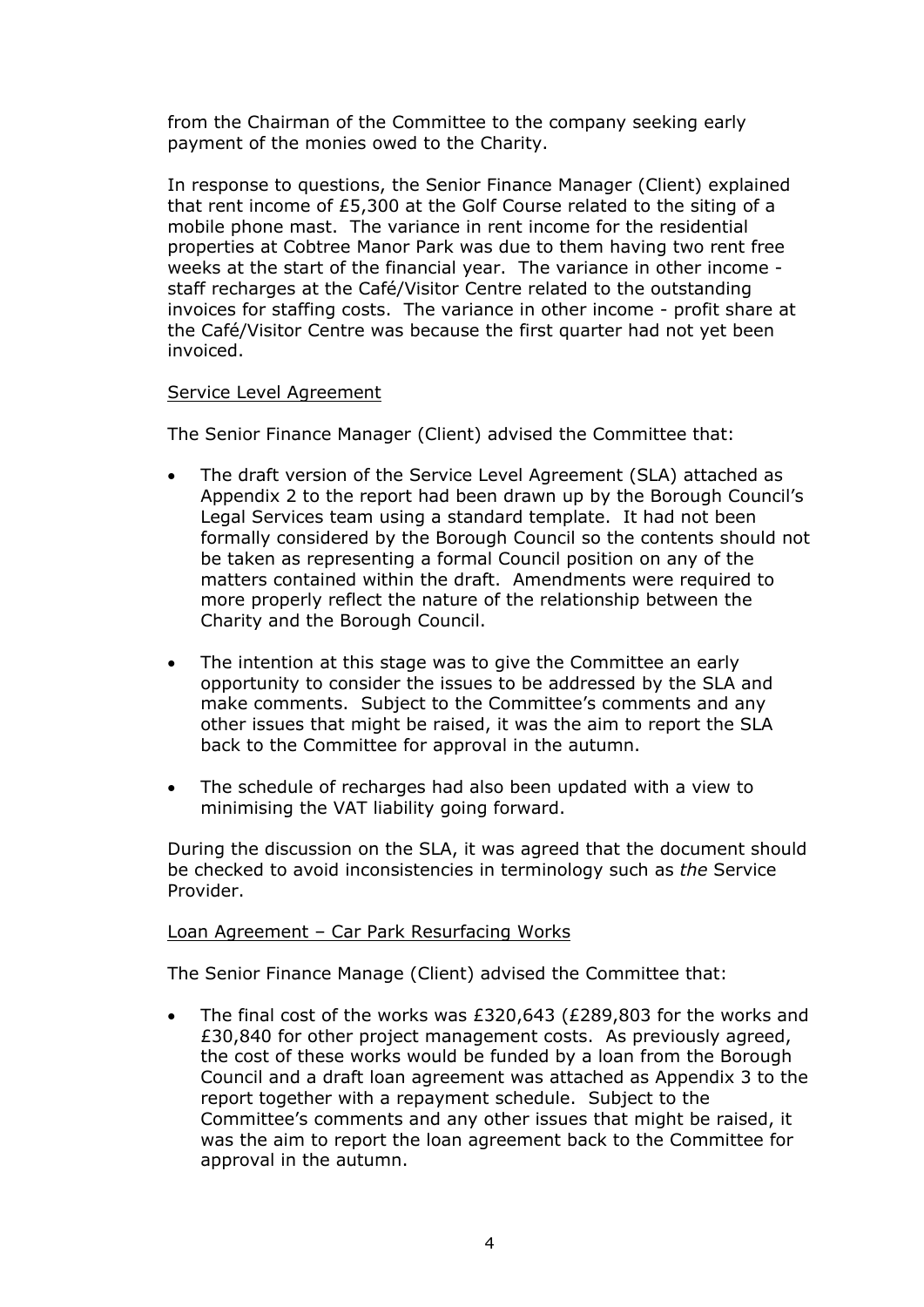The cashflow projection had been updated. The Committee had previously expressed a wish to repay the loan over the shortest period possible, but given other commitments and potential future issues, it would seem prudent to spread the repayments over five years to maintain adequate resources for any other costs.

During the discussion on the loan agreement it was suggested and agreed that the document should be amended to correctly define the name of the Charity.

In response to questions by Members, the Senior Finance Manager (Client) explained that the capital figures in the cashflow projection would be amended to more accurately reflect capital expenditure in relation to a power supply (50% to be reimbursed by DAGT Ltd.).

## **RESOLVED:**

- 1. That the financial position of the Cobtree Manor Estate as at 31 May 2019 be noted.
- 2. That a letter be drafted to be sent from the Chairman of the Committee to DAGT Ltd., the operator of the Café/Visitor Centre, seeking early payment of the monies owed to the Charity.
- 3. That the progress to date with the Service Level Agreement between the Borough Council and the Charity be noted with the proviso that the document should be checked to avoid inconsistencies in terminology such as *the* Service Provider.
- 4. That the loan agreement between the Borough Council and the Charity should be amended to correctly define the name of the Charity.
- 5. That the loan from the Borough Council to fund the car park resurfacing work should be repaid over five years as proposed in paragraph 5.4 of the report of the Senior Finance Manager (Client).
- 6. That the progress to date with the new financial management system be noted.

#### 31. COBTREE MANOR ESTATE UPDATE REPORT

The Cobtree Manager presented her report providing an update on activities at the Cobtree Manor Estate during the period April-July 2019.

#### Cobtree Manor Park

The Cobtree Manager advised the Committee that:

 Works at the Manor Park included planting and fencing of the car park beds and further tree works following survey recommendations.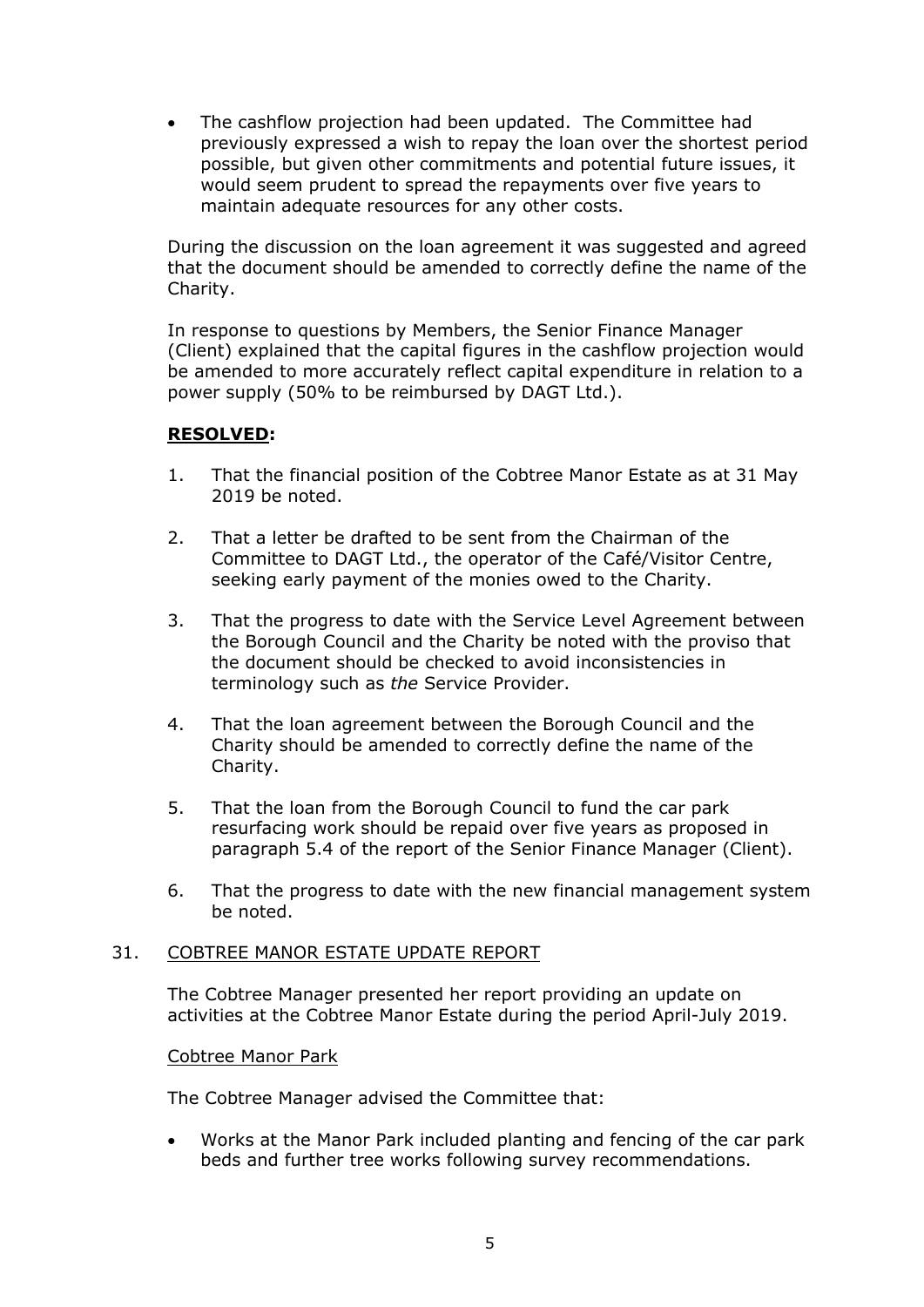- The second Ranger had been in post since 29 March 2019 leading and supervising volunteers and students, introducing monthly nature notes and carrying out habitat surveys in addition to routine tasks.
- An events programme for the summer of 2019 had been drawn up including two performances of Shakespeare's Much Ado about Nothing.
- The Pollinator Party had been affected by poor weather with the event attracting only about 30 participants.
- Cobtree Manor Park continued to support students on work placements and to welcome volunteers.
- The new car park was functioning well with visitors generally parking in the designated bays, thus increasing car park capacity, and more consistently observing the one way system. The drainage system had functioned well during periods of heavy rain and there had been a reduction in dust on dry days.

In response to a question, the Cobtree Manager confirmed that the car park beds were being watered by hand whilst the plants and trees become established. It was agreed that the Cobtree Manager be requested to review these arrangements and report back to the next meeting with proposals for a more effective watering regime including possible investment in a bowser.

Arising from the discussion it was agreed that details of Park visitor numbers should be circulated to all Members of the Committee. The figures were being analysed for accuracy as there had been problems with the counter.

## Cobtree Manor Park Golf Course

The Cobtree Manager advised the Committee that:

- The month of June had been challenging for the team at the Golf Course. MyTime Active, the Golf Course operators, had experienced a decline in golf use not only at Cobtree but at other courses managed by the company. Heavy rainfall in June had resulted in a drop in rounds played and green fees. Nearly 2,000 fewer people had played golf at Cobtree during this quarter compared to the same period in 2018.
- Foot golf was no longer offered at Cobtree as the associated costs were rising too quickly to make it economically viable.
- In terms of the Cobtree Wellbeing Programme, a delivery plan had been developed which included running another dementia golf programme which would start in August.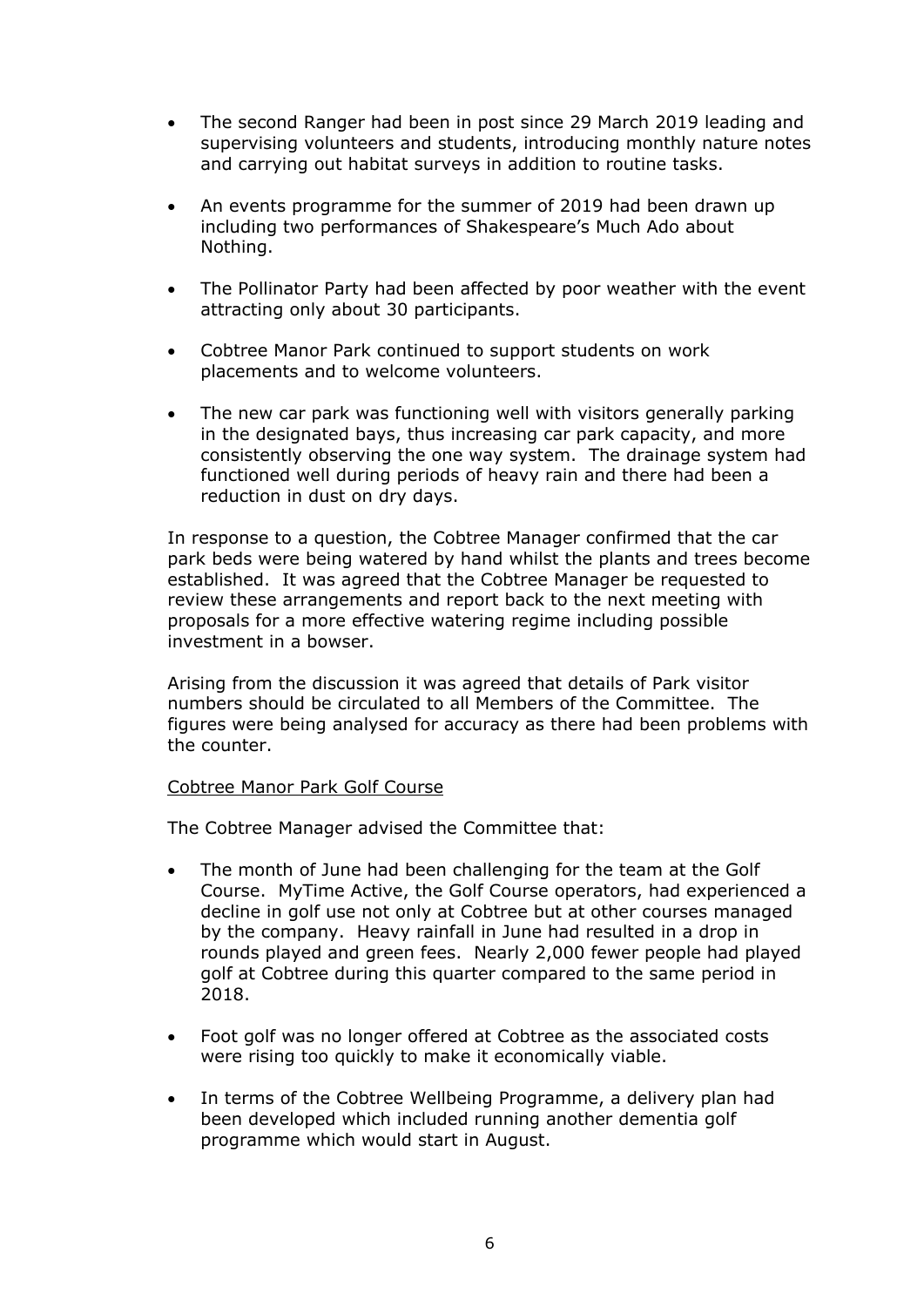## Kent Life

The Cobtree Manager advised the Committee that:

- Wet weather at the beginning of June had reversed the trend of improvements in visitor numbers over the previous year.
- The operators had continued to experience problems with sewage removal from the site and had arranged for a specialist contractor to visit and assess the current system and pump sizes.

Arising from the discussion, it was agreed that an update be provided for all Members of the Committee on where responsibility lies for maintenance of the pumping system at Kent Life, and any action to be taken, and that a report be submitted to the next meeting of the Committee if necessary.

## **RESOLVED:**

- 1. That the report be noted.
- 2. That the Cobtree Manager be requested to review the arrangements for watering the car park beds at Cobtree Manor Park and to report back to the next meeting with proposals for a more effective watering regime including possible investment in a bowser.
- 3. That details of visitor numbers at Cobtree Manor Park be circulated to all Members of the Committee.
- 4. That an update be provided for all Members of the Committee on where responsibility lies for maintenance of the pumping system at Kent Life, and any action to be taken, and that a report be submitted to the next meeting of the Committee if necessary.

#### 32. COBTREE MANOR PARK GOLF COURSE DEVELOPMENT WORKS

The Leisure Manager introduced his report providing an update on MyTime Active's plans to build a new clubhouse at Cobtree Manor Park and seeking the Committee's agreement to the amendment of the contract, lease and any other ancillary documentation to facilitate the refurbishment and extension of the existing clubhouse instead of building a new facility.

It was noted that:

- MyTime Active had been operating the Golf Course under the current contract since 1 September 2017. The contract required MyTime Active to invest the contract capital sum in a brand new clubhouse building, course improvements, driving range and facility improvements.
- Planning permission was granted by Maidstone Borough Council in February 2019, but the construction of the new-build clubhouse had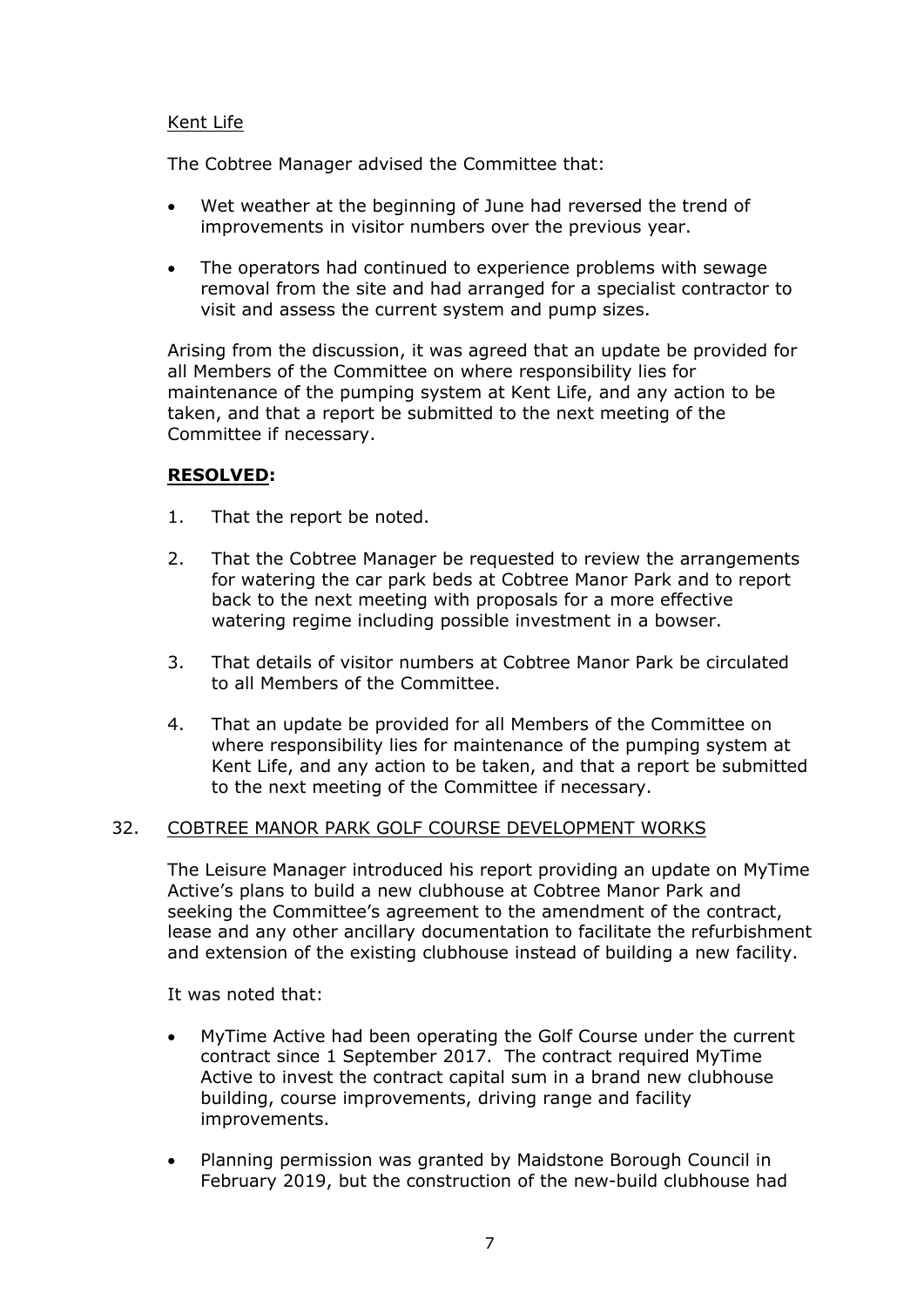been complicated by its location on the site. Ancient Woodland close to the intended location had resulted in the identification of a new location adjacent to the existing clubhouse, but there were drainage complications associated with the new location requiring additional piling work which had led to increased construction costs.

- Work had been done to re-profile the construction budget and deliver the scheme but this reduced the footprint and specification of the building to such an extent that pressure would be put on future income streams.
- MyTime Active was no longer in a position to deliver the new clubhouse because the capital costs were greater than forecast and greater than the capital sum identified in the contract. The company had incurred considerable costs to date, and the forecast return on the investment would make the investment unviable.
- MyTime was proposing the refurbishment and extension of the existing clubhouse as an alternative solution. This would bring improved facilities to the site in a cost effective way and protect the financial operations of the site and the annual payments generated for the Council.

Representatives of MyTime Active attended the meeting to present their revised proposals, including indicative plans which could be subject to change. It was noted that the opportunity would be taken to review the facility mix/proposition and the potential relocation of the driving range. The company would honour the same contract capital sum and rental commitments, but the timetable was challenging. Discussions would take place with both local planning authorities as to whether planning permission was required for the revised scheme.

The Committee accepted the need to move forward, but requested regular updates.

## **RESOLVED:**

- 1. That approval be given for the capital sum in the current contract with MyTime Active to be invested into a refurbishment of the existing clubhouse building, with new extension, at Cobtree Manor Park Golf Course instead of being invested in a new clubhouse building.
- 2. That a waiver of the requirement to enter into a competitive procurement process for the contract to manage Cobtree Manor Park Golf Course be presented to and approved by the Director of Finance and Business Improvement before the actions in paragraph 3 below are undertaken.
- 3. That authority be given to the Director of Regeneration and Place to instruct Mid-Kent Legal Services to amend the contract and lease thus incorporating the changes approved in paragraph 1 above and